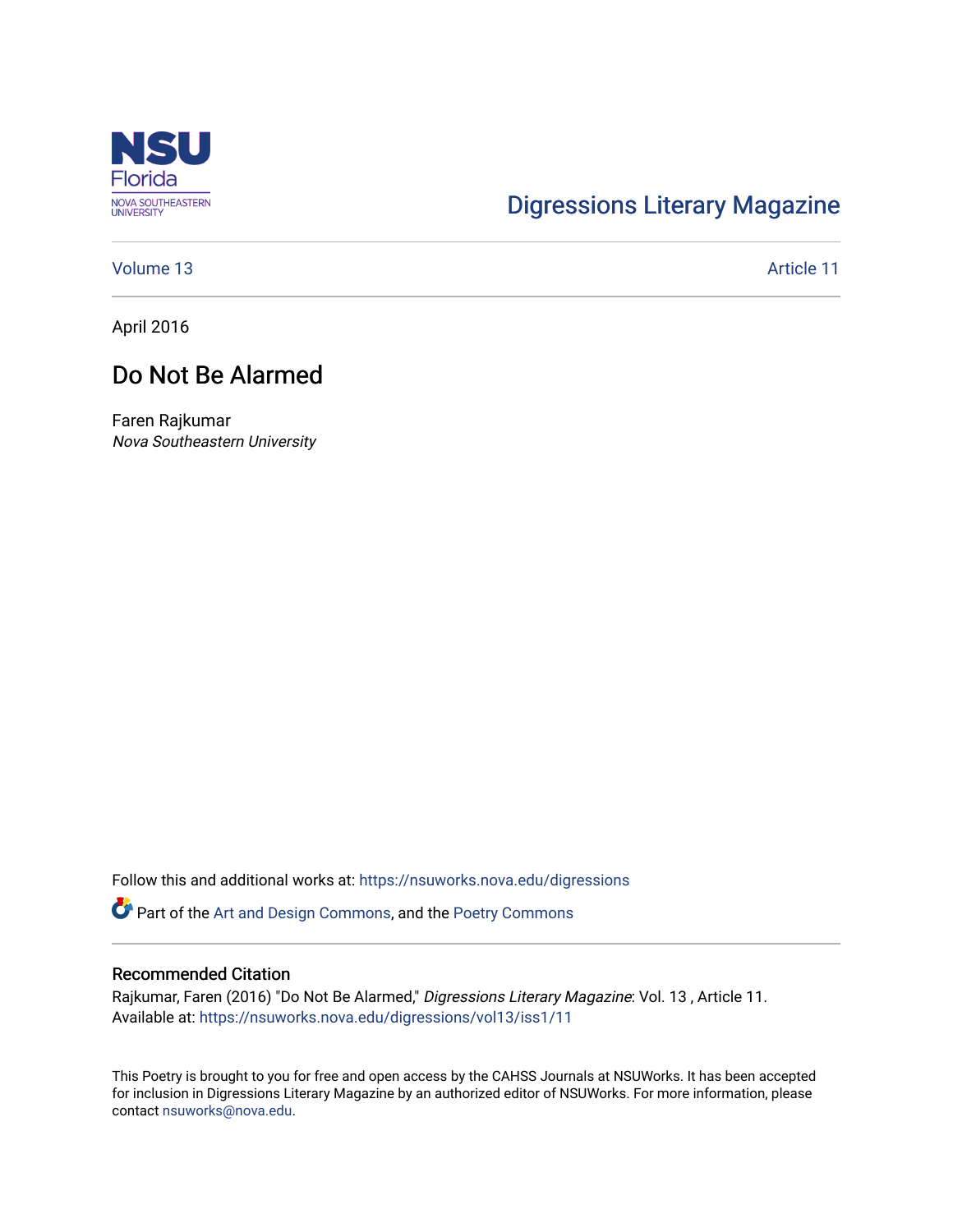## Do Not Be Alarmed

### Author Bio

Faren has lived in South Florida for most of her life, and has experienced a valuable four years at NSU in the Honors Program. She is moving on to pursue an MFA in Creative Writing with a poetry concentration, and hopes to publish her poetry, fiction, and creative nonfiction while also pursuing a career as a graduate professor. As a lover of words through and through, Faren is passionate about the purpose of Digressions, and is also a Writing Fellow tutor and former editor at The Current newspaper. In her spare time, she rereads novels, day dreams about the American wilderness, and plays the violin.